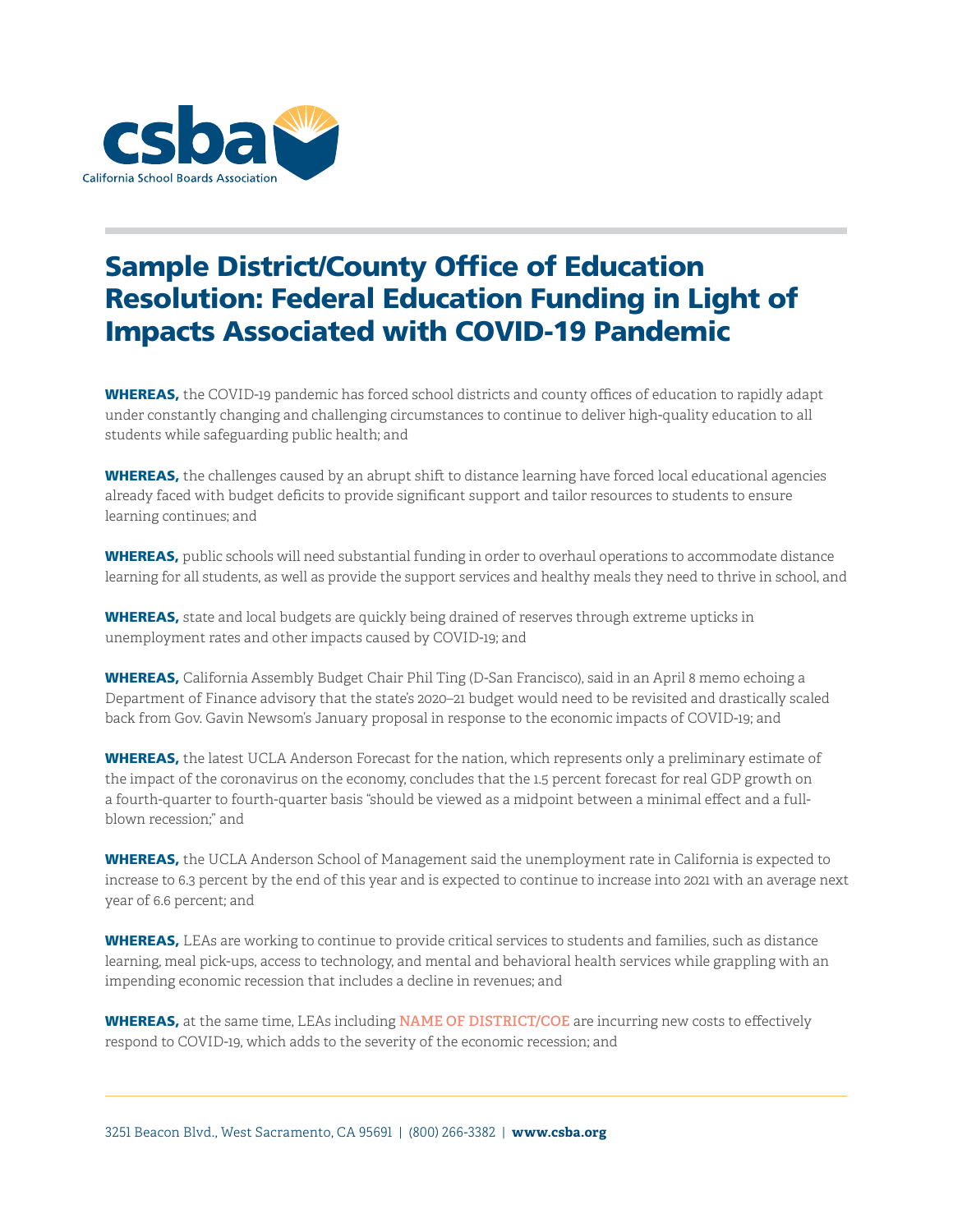WHEREAS, the Coronavirus Aid, Relief, and Economic Security (CARES) Act provides \$13.5 billion for public school budgets to directly stabilize public school funding nationwide, as well as additional aid for child care, child nutrition and grants to provide mental health support to students; and

WHEREAS, the \$31 billion in dedicated emergency funding for K-12 and higher education provided by the CARES Act falls far short of the 2009 American Recovery and Reinvestment Act, the Great Recession-era stimulus, which provided \$100 billion for education with investments in both state fiscal stabilization funds as well as public school categorical programs including Title I and the Individuals with Disabilities Education Act; and

WHEREAS, the Association of California School Administrators and the California School Boards Association in an April 15 letter to congressional leaders requested the next federal stimulus package include an additional \$175 billion under the Education Stabilization Fund for the Elementary and Secondary School Emergency Relief Fund; specific targeted funding support for students with disabilities and low-income students; and for mental health and trauma services for students, as well as waivers targeting a narrow set of requirements under IDEA that schools cannot safely meet under statewide shelter-in-place orders; and

WHEREAS, 35 U.S. senators, including California's Diane Feinstein and Kamala Harris, strongly urged Congress in an April 2 letter that the next coronavirus relief package include at least \$2 billion in E-Rate funds for schools and libraries to provide WiFi hotspots or other devices with WiFi capability to students without adequate connectivity at their home, noting the "homework gap" experienced by 12 million students in this country who do not have internet access at home and are unable to complete their homework; and

WHEREAS, the Public Policy Institute of California found in 2019 that nearly 16 percent (roughly 945,000) of California's school-aged children had no internet connection at home in 2017, while 27 percent (about 1.7 million) did not have broadband access; and

WHEREAS, the issue is even more prevalent for low-income households and students in rural areas; and

WHEREAS, research shows that students without home internet access have lower reading, math and science scores, which is likely to be exacerbated as schools nationwide transition from in-person instruction to distance learning; and

WHEREAS, Gov. Gavin Newsom sent a letter to Senate Majority Leader Mitch McConnell, Senate Democratic Leader Chuck Schumer, Speaker of the House Nancy Pelosi and House Republican Leader Kevin McCarthy on March 19 requesting additional federal assistance to supplement California's efforts to prepare for a COVID-19 surge; and

WHEREAS, national education organizations including the National Education Association, the American Federation of Teachers, The School Superintendents Association, the Council of Great City Schools, the National Parent Teachers Association and the National School Boards Association have called upon Congress to provide \$200 billion to begin providing relief to public schools throughout the country.

NOW, THEREFORE BE IT RESOLVED, that the Board of Education of the **NAME OF DISTRICT/COE** calls on our Congressional delegation, inclusive of our United States Senators and House of Representatives, and the Governor of California to advocate for additional federal funding to prioritize stable public school funding.